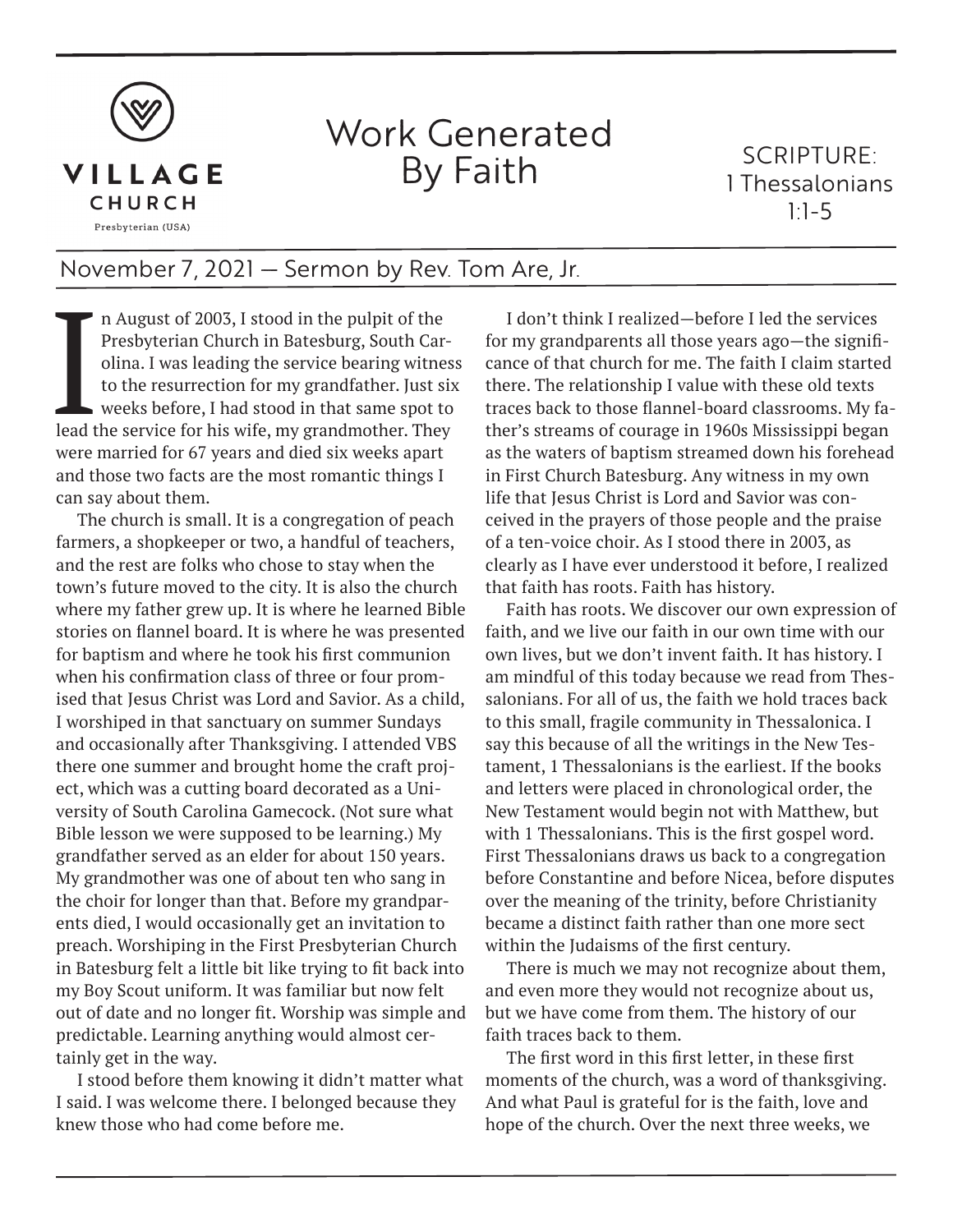will reflect on the faith, love and hope of Christian people.

Paul thanks God for the faith, love, and hope but it's not just faith, love, and hope but rather their *work* of faith, their *labor* of love, and *steadfastness* of hope. Already in the first writings we hear a theme: The practice of Christian faith requires work. Persistence even.

And I don't know about you, but it seems to me that a lot of folks are weary. Weary of work. Weary of the cultural spirit and lack of civility. Weary of how life can be so hard for so many. Weary of the problems we face and the lack of communal will to address them—or even acknowledge them. To be a person of faith in such a world requires persistence. It's work.

Why does Paul point this out? Because Paul knows that from the beginning, faith has never been limited to our beliefs. I'm using the word "belief" the way we use the word today. When we speak of what we believe, we are usually speaking about what we think. We believe forgiveness is holy and that love is faithful and that God loves it when we worship, for example. But in Paul's day, to speak of belief was not limited to thought; it included choices. One who believes in forgiveness, for example, not only *thinks* it's a good idea, but actually forgives. Faith is work because it shows up in our choices.

I told you before of a family trip we took to the Grand Canyon several summers ago. I had never been there and would go back in a minute. The Grand Canyon is an amazing place. The views are breath-taking. But I was surprised by one thing. Do you know they have no guard rails at the Grand Canyon? In this culture of safety and OSHA and mandatory seat belts and "you need to be this tall to ride this ride," at the Grand Canyon National Park, you can walk right up to the edge and look hundreds of feet straight down. People were hanging their toes over the edge and looking down. I didn't do that. No, sir, I backed up, and held on to some shrubbery. You know why? Because I believe in gravity. I have a high degree of confidence in gravity; I trust gravity and my belief shapes my choices. It shows up in how I live.

Faith is like gravity. It shapes our choices, and that's why Paul says it's work. And because faith is work, I am grateful that faith also has a history; faith has roots. We are in a strange time and I think the community needs us. I think we need each other now in a new way. That's the work that is ours to do. But this moment has history, which means we are not alone.

I was speaking to my friend, Jean Francisco, last week. Jean is our last remaining Village Church charter member. She was among the 282 folks who met in the chapel here at 67th and Mission in 1949. They pledged themselves to be the church together. The last time we spoke she told me, "I am so proud to be a member of Village. I am so proud of our church."

Jean turned 100 years old a few weeks ago and is still as sharp and gracious as she can be. And since I know she is watching us from Lakeview today, I'll say, "Happy belated birthday, Jean! We love you!"

Several years ago, she spoke briefly to us. Actually, several of you did. We took some time to remember the roots of our faith here at Village. To remember some of our own history. To recite what our work of faith looks like. Jane McKim talked to us about Better By Sunday. It was a week when more than 800 people volunteered in mission; we had over 100 volunteers every day that week. Helen Taliaferro talked about the ministry and the fellowship of Mission Sewing. Dave Lillard spoke of the more than 50 houses built with the Tuesday/Thursday Habitat for Humanity group. Carol Cowden reminded us how you opened your hearts and homes to folks devastated by Hurricane Katrina. Betty Crooker spoke of her friends in Ivanhoe through the ministry of Front Porch Alliance. Henry Sewing spoke of being the first African American family to move into our community and how Village opened our doors. Chuck Hitchcock told us how being a Stephen Minister had changed his life and Jennie Clark spoke of how we saved lives by making Rose Brooks one of our earliest signature missions.

And then Jean said, "When we started back in 1949, it wasn't possible to know all that God would do." We are in a new season as a church. And Jean is right. We never know everything that God has in store for us, but I know this: The work of faith is as important today as ever.

We are in a new season. We are crawling out of the COVID pandemic—rebuilding and renewing as a church family. This long, weighty season has raised up in many a sense of evaluation or reevaluation as

2